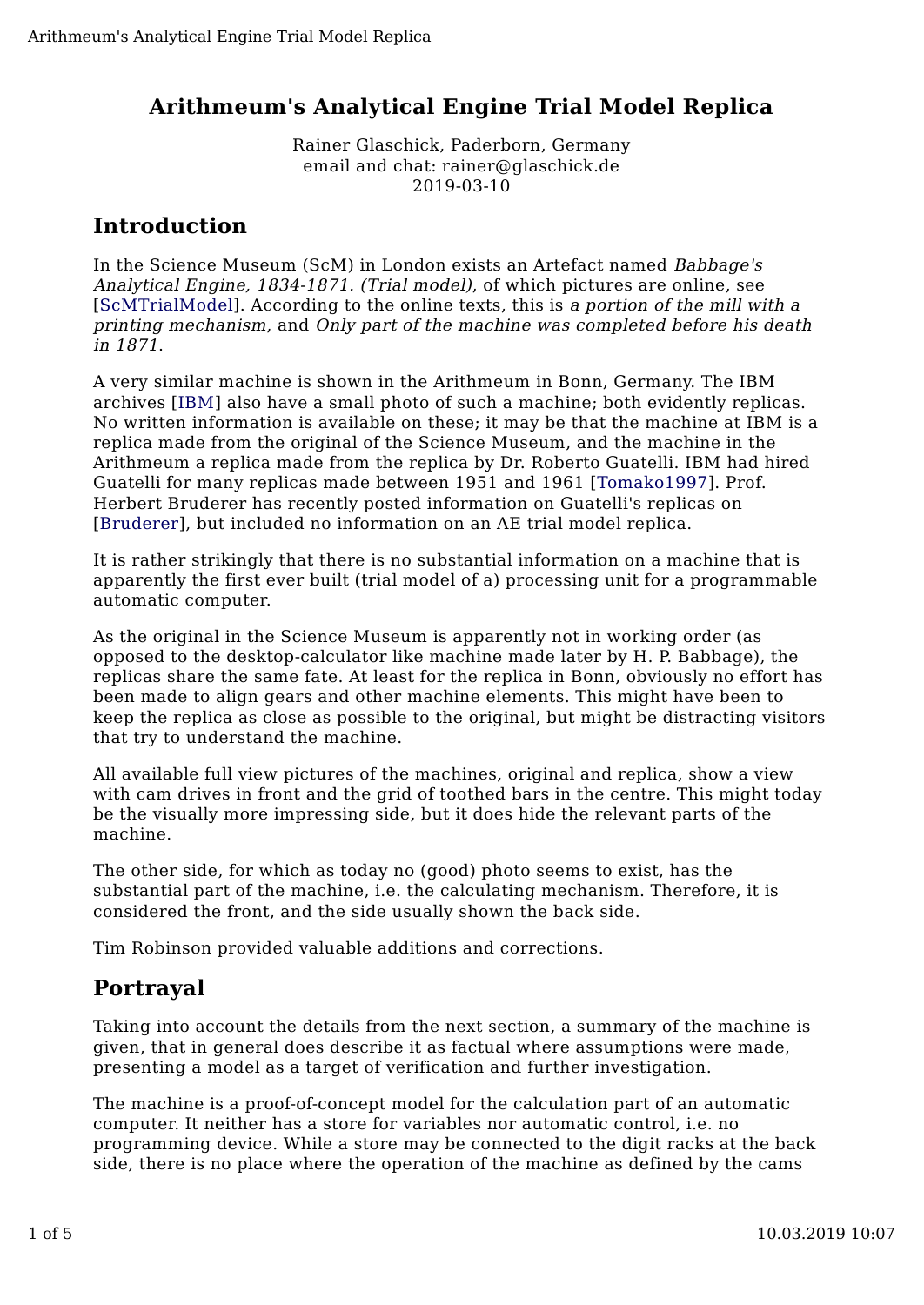and levers could be intercepted or modified.

Seen from the front — which is the side not presented to visitors — there is central column of stacked pairs of discs, and two slightly smaller number axes to the left and right of it, which are piles of single gearwheels with a multiple of 10 teeth.

Between a number axis and the central column is a pair two pinion axes of small gearwheels with 10 normal teeth and an extra single long tooth. The single tooth has the thickness of a disk of the central column, while the inner teeth are axially extended. One of the pinion axes can be elevated while the other one is lowered for the thickness of the central column discs. If thus the number gearwheel is rotated while the pinion gear is coupled, the single long tooth acts on the lower or upper disk of the central column. The lower plate is be the 10's warning plate and it should be moved by the pinion when the figure wheel passes from 9 to 0 (in addition). The upper plate is the 9's warning plate, and it should be set when the central column is moved sideways for any disk where the figure wheel stands at 9. At the right of image 611 one of the three "ladders" can be seen which pass up inside the column to lift these plates.

On the back are twenty-six toothed digit rods, extending from left to right. There is no indication of a sign; using complements for negative numbers cannot be excluded. Each number column has a coupling axis that can be move laterally to connect the number column to the digit rods. Each coupling axis is located on the outer side of the number columns. The coupling is done inversely by a single lever, i.e. at most one of the number axes is connected to the digit rods.

There are two toothed bars on top and below the number rods that can also be moved horizontally from left to right, with matching segmented gearwheels. These are the main drives that provide all circular motions of the columns; they were referred to as great racks by Babbage.

While the number axes have bearings at the top to keep them vertical, this is not the case for the central column. There is a mechanism at the back that protrudes through the number rods; it might move the central column laterally.

The printing mechanism is also used to enter numbers into the machine for testing the mechanism. No mechanism can be identified to reset the machine to a sensible initial state.

Several knife-like bars align the teeth of rods and gearwheels; they were called locks by Babbage and are the same as in the DE2.

The interaction of the one central axis, the two number axes, the four pinion axes, and the two transfer axes is still to be determined. It its also not clear if the two number axes are used to accumulate numbers, or if this is done in the pinion axes. It is thus not even evident how a single addition is performed.

# **Description**

**Note 1**: The parts are named as felt appropriate; the names may be misleading and are not checked against other sources, in particular the Babbage Papers [BAB].

**Note 2**: The assembly did evidently not try to align machine elements properly, so the situation is treated as if alignment was proper, and misalignment normally not mentioned.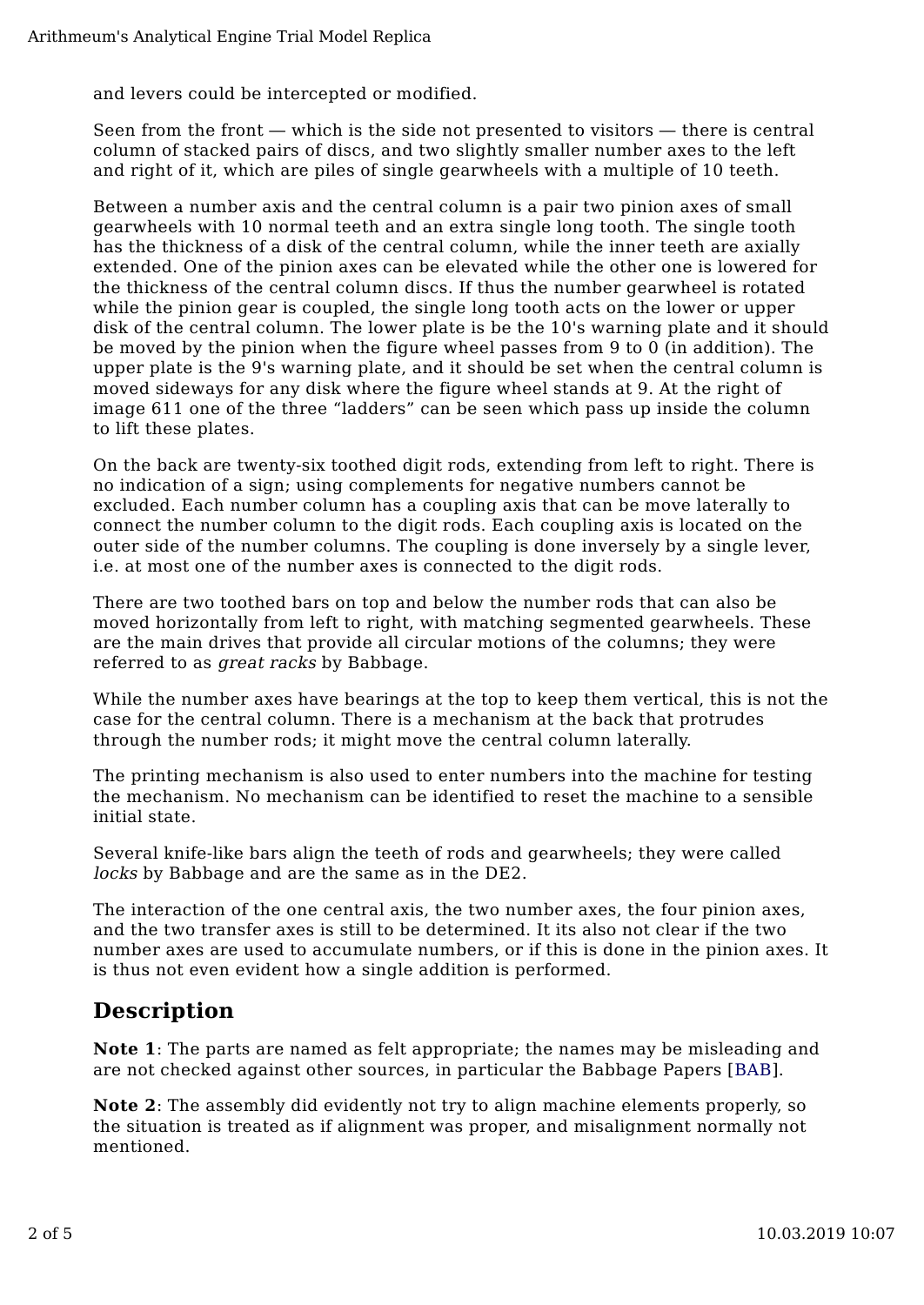The machine has a ca. 2 cm thick base plate, 100 cm wide and 70 cm deep. In the corners are four rods of 57 cm length, that support two long top bars running from side to side. Below the base plate, the rods are extended down for nearly 20 cm, whereon the machine rests (pic. 523).

Three links connect the top bars directly at the ends, and two others in the middle are elevated (pic. 523, 566).

One central column is in the middle of the machine, with two number axes to the left and the right (pic. 541). The latter two are supported on top by the elevated latches; the central axis is not laterally fixed on top (pic. 620).

Besides holding the number axes, the elevated latches have each a U-shaped bracket (pic. 566), with holes on a common horizontal axis. It looks like a device for attaching something to the back of the machine, although a corresponding hook at the base plate is not evident. They are probably intended for forked levers that would operate in the groove at the top of the axes to provide lifting as in DE2.

Behind the axes — on the side of the cams — are twenty-six digit rods of nearly full machine length, several millimetres thick and about 3cm wide, with teeth on both long sides (pic. 524). They are supported left and right to the axes by digit rod supports (pic. 564), so that they can be shifted horizontally parallel to the longer side of the base plate.

Two additional, slightly thicker, toothed rods are at the top and the bottom (pic. 566, 626). A thick polished shaft is driven from below the base plate and moves the toothed rods horizontally (pic. 566, 624). Both are connected by a light vertical bar for uniform up or down movement; the latter is, however, not allowed by the guides for the rods (pic. 624). There is an elbow on top (pic. 624) that keeps the bar horizontally fixed.

A forked driving mechanism from the vertical shaft to the toothed rods would allow either raising the rods, or the shaft (pic. 624). However, the rods cannot be moved vertically, and there is no indication that the vertical shaft is raised (pic. 597).

The toothed rods match segmented gears on top and bottom of the number axes (pic. 573, 567), if the segmented gears are elevated. Whether the segmented gears turn the disc wheels or rotate something else is unclear, but note the bolt downwards (pic. 570). This bolt appears to be a lock to prevent rotation of the axis in the lowered position. If the axis is raised to put the sectors in line with the racks the bolt would be lifted free of the framing allowing the shaft to rotate.

The central column has a pair of discs per digit (pic. 583); it is not clear whether these are connected. The upper disc has long extruding parts with a small tooth that fits into the teeth of the nearby gear (pic. 572).

The number axes have one gearwheel (pic. 583, 584, 585) per digit. These gearwheels have a large number of teeth; it would be surprising if it is not a multiple of 10. Also, there are lugs protruding axially (pic. 582, 611), presumably every 10th tooth. Corresponding lugs are on a vertical bar (pic. 582, 611), which is not movable radially, but might be forced to move when the gearwheel's lug matches a lug on the vertical bar. This may be the "reducing bar". It passes through a curved slot (image 611). It should be able to rotate about the axis and as it does so it can "reduce the wheels to zero". It probably also has vertical motion because it would need to be lifted free of the lugs on the wheels to allow addition. Another possibility is that the segmented gears move the vertical bars and thus force the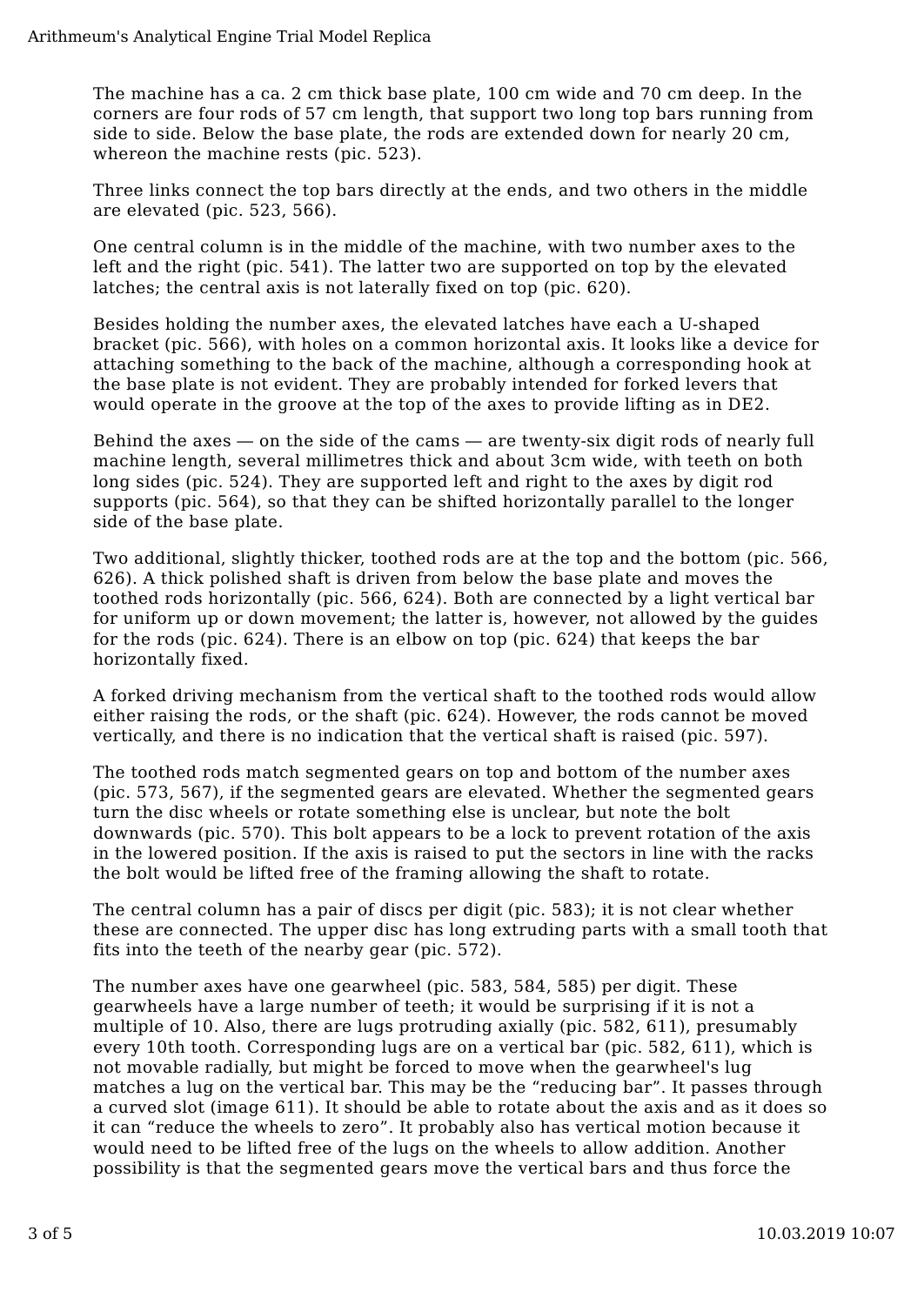gearwheels to a common state.

Between the central column and each of the number axes is a pair of pinion axes (pic. 582, 583) with small gearwheels having 10 small teeth that can be driven by the digit axes, and one larger lever that may operate on the central column discs (Pic. 611).

For each pair of pinion axes, one can be raised while the other is lowered (pic. 611). The amount of elevation is small; about the thickness of one of the gear disks of the central column. The column near to the number rods is lowered if the connection column (see below) connects the number axis to the number rods, and vice versa (pic. 602). It looks like the pinion wheels are always in contact with the number gearwheels, but a support for holding them there has not been identified.

On the outer side of each of the digit axes is a transfer axis with medium sized gearwheels which, when activated, couples the number axis to the digit rods (pic. 563, 587). The transfer axes are moved to the connected and unconnected state by a long lever with a central bearing (pic. 558) in such a way that at most one transfer axis is connected. This is an interesting and late development by Babbage. Instead of the profiled teeth as in DE2 to allow gears to engage directly by lifting columns he introduced these extra pinions which can be swung into place after the column is raised into line with the racks. This allow the regular profile of the teeth to ensure smooth engagement and lets the wheels be thinner and so the columns shorter. He wanted them short enough that they only needed support top and bottom.

In the back of the machine are some gears and five cam drives on a primary shaft (pic. 524). The inscription on the cams divides the rotation into 32 units (pic. 595).

A secondary shaft supports seven levers, with four levers driven by the cams and also having vertical parts, of which one is actually connected to inner parts of the machine (pic. 558). The others have more or less evident connection points inside the machine; just the connecting links seem to be missing.

The middle cam driven lever has no vertical part, but a screw to fix it to the secondary shaft (pic. 558). Two of the levers on the secondary shaft have no cam drive, but are connected to the inner part by latches.

Note that the two outmost levers on the secondary shaft are practically unmovable by slotted latches that could easily be removed (pic. 558).

More cams and control levers are below the base plate (pic. 600).

A mechanism at the back has a pair of scissor-like hinges that extend through the digit bars and can be moved left-to-right and right-to-left uniformly (Pic. 524, 616, 623). The device is driven by a rod through a hole in the base plate, that turns a horizontal pivot, to which two vertical levers are fastened, that in turn drive the hinges (pic. 524). Screws in fixing the vertical levers allow to adjust the distance (modern Allen / INBUS screws are used) The action effected is unclear; it could move the central column laterally, which fits to the lack of fixation of the latter on top. It remains the question if this is a reliable construction.

The digit axes are not fully the same; the one on the left side has an additional vertical round shaft (pic. 613).

There are several bars to lock (and thus align) teeth (pic. 587, 574).